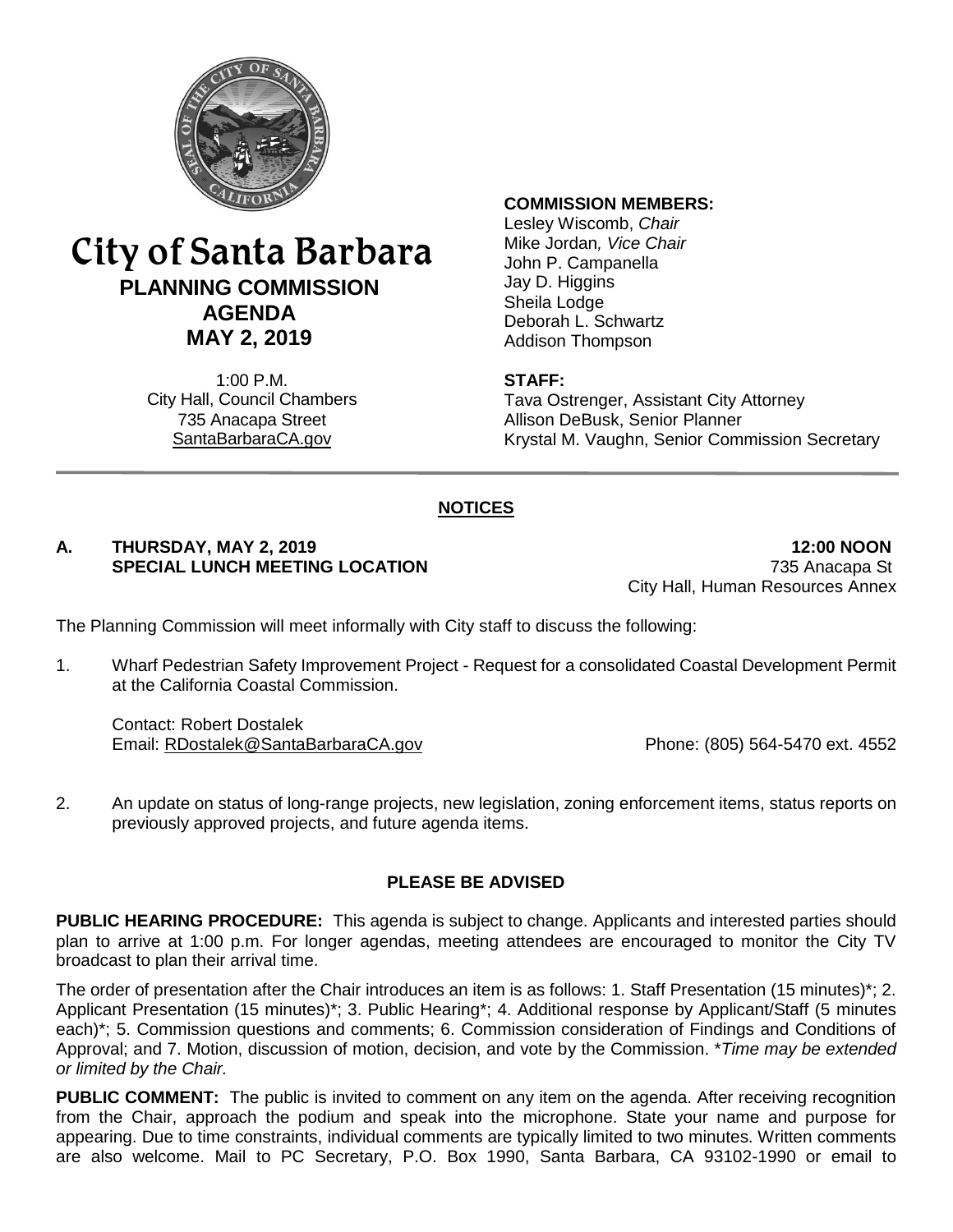[PCSecretary@SantaBarbaraCA.gov.](mailto:PCSecretary@SantaBarbaraCA.gov) Please submit 12 copies of any material over 2 pages at the Planning & Zoning counter, 630 Garden Street. Please note that the Planning Commission may not have time to consider written comments received after 4:30 p.m. on the Monday before the meeting.

**AGENDAS, MINUTES, & REPORTS:** Documents relating to agenda items are available for review in the Community Development Department at 630 Garden Street, and agendas, minutes, and reports are also posted online at [SantaBarbaraCA.gov/PC.](http://www.santabarbaraca.gov/PC) Please note that online Staff Reports may not include some exhibits. Materials related to an item on this agenda submitted to the Planning Commission after distribution of the agenda packet are available for public inspection in the Community Development Department at 630 Garden Street during normal business hours.

**PLANS & ADDITIONAL INFORMATION:** The scope of a project may be modified as it proceeds through the planning process. If you have any questions, wish to review the plans, or wish to be placed on a mailing list for future agendas for an item, contact the Case Planner as listed in the project description. Office hours are 8:30 a.m. to 4:30 p.m., Monday through Thursday, and every other Friday (see [SantaBarbaraCA.gov/Calendar](http://www.santabarbaraca.gov/cals/default.asp) for closure dates).

**AMERICANS WITH DISABILITIES ACT:** If you need auxiliary aids or services or staff assistance to attend or participate in this meeting, contact the City Administrator's Office at (805) 564-5305. If possible, notification at least 48 hours prior to the meeting will usually enable the City to make reasonable arrangements. Specialized services, such as sign language interpretation or documents in Braille, may require additional lead time to arrange.

**TELEVISION COVERAGE:** This meeting will be broadcast live on City TV-Channel 18 and online at [SantaBarbaraCA.gov/CityTV.](http://www.santabarbaraca.gov/CityTV) See [SantaBarbaraCA/CityTVProgramGuide](http://www.santabarbaraca.gov/gov/depts/cityadmin/programming.asp) for a rebroadcast schedule. An archived video of this meeting will be available at [SantaBarbaraCA.gov/PCVideos.](http://www.santabarbaraca.gov/PCVideos)

**APPEALS:** Some items before the Planning Commission may be appealed to City Council. The appeal, accompanied by the appropriate filing fee per application, must be filed with the City Clerk's office within 10 calendar days of the Planning Commission decision.

## **I. ROLL CALL**

#### **II. PRELIMINARY MATTERS**

- A. Requests for continuances, withdrawals, postponements, or addition of ex-agenda items.
- B. Announcements and appeals.
- C. Review, consideration, and action on the following draft Planning Commission minutes and resolutions:
	- 1. April 4, 2019 Minutes
	- 2. April 11, 2019 Minutes
	- 3. Planning Commission Resolution No. 005-19 Growth Management Program, Annual Allocation of Unused or Expired Nonresidential Small Addition Square Footage
	- 4. Planning Commission Resolution No. 006-19 1202 Diana Road
- D. Comments from members of the public pertaining to items not on this agenda. Due to time constraints, each person is limited to two minutes.